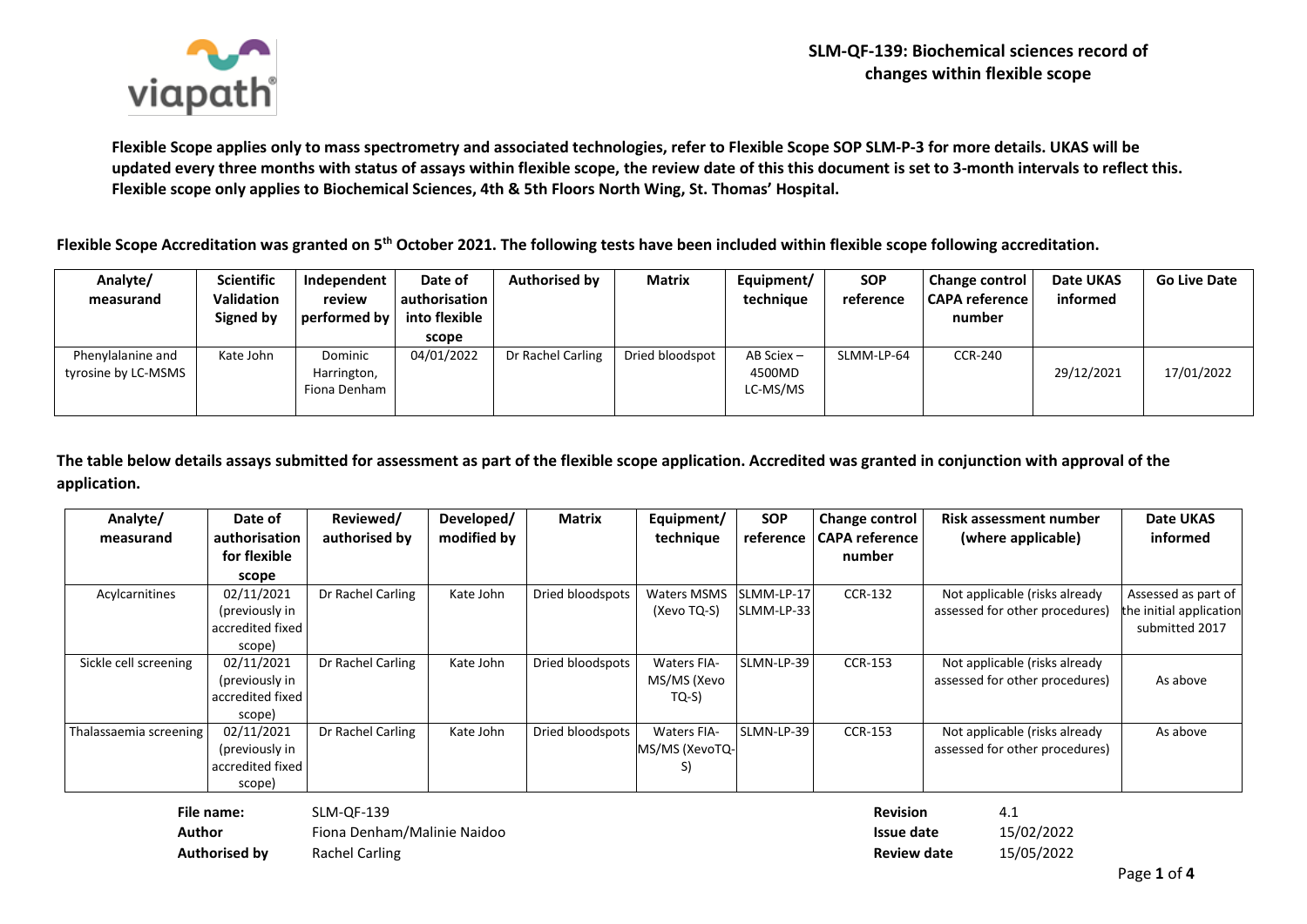

| C8                          | 02/11/2021<br>(previously in       | Dr Rachel Carling | Kate John | Dried bloodspots | Exion UPLC+<br>Sciex 4500 FIA- | SLMN-LP-25 | <b>CCR-176</b> | Not applicable (risks already<br>assessed for other procedures) | As above |
|-----------------------------|------------------------------------|-------------------|-----------|------------------|--------------------------------|------------|----------------|-----------------------------------------------------------------|----------|
|                             | accredited fixed                   |                   |           |                  | MS/MS                          |            |                |                                                                 |          |
|                             | scope)                             |                   |           |                  |                                |            |                |                                                                 |          |
| Phenylalanine               | 02/11/2021                         | Dr Rachel Carling | Kate John | Dried bloodspots | Exion UPLC +                   | SLMN-LP-25 | CCR-176        | Not applicable (risks already                                   | As above |
|                             | (previously in                     |                   |           |                  | Sciex 4500 FIA-                |            |                | assessed for other procedures)                                  |          |
|                             | accredited fixed                   |                   |           |                  | MS/MS                          |            |                |                                                                 |          |
|                             | scope)                             |                   |           |                  |                                |            |                |                                                                 |          |
| C5DC                        | 02/11/2021                         | Dr Rachel Carling | Kate John | Dried bloodspots | Exion UPLC +                   | SLMN-LP-25 | CCR-176        | Not applicable (risks already                                   | As above |
|                             | (previously in                     |                   |           |                  | Sciex 4500 FIA-                |            |                | assessed for other procedures)                                  |          |
|                             | accredited fixed                   |                   |           |                  | MS/MS                          |            |                |                                                                 |          |
|                             | scope)                             |                   |           |                  |                                |            |                |                                                                 |          |
| C <sub>5</sub>              | 02/11/2021                         | Dr Rachel Carling | Kate John | Dried bloodspots | Exion UPLC +                   | SLMN-LP-25 | CCR-176        | Not applicable (risks already                                   | As above |
|                             | (previously in                     |                   |           |                  | Sciex 4500 FIA-                |            |                | assessed for other procedures)                                  |          |
|                             | accredited fixed                   |                   |           |                  | MS/MS                          |            |                |                                                                 |          |
|                             | scope)                             |                   |           |                  |                                |            |                |                                                                 |          |
| Methionine                  | 02/11/2021                         | Dr Rachel Carling | Kate John | Dried bloodspots | Exion UPLC +                   | SLMN-LP-25 | <b>CCR-176</b> | Not applicable (risks already                                   | As above |
|                             | (previously in                     |                   |           |                  | Sciex 4500 FIA-                | SLMN-LP-27 |                | assessed for other procedures)                                  |          |
|                             | accredited fixed                   |                   |           |                  | MS/MS                          |            |                |                                                                 |          |
|                             | scope)                             |                   |           |                  |                                |            |                |                                                                 |          |
| Leucine                     | 02/11/2021                         | Dr Rachel Carling | Kate John | Dried bloodspots | Exion UPLC +                   | SLMN-LP-25 | <b>CCR-176</b> | Not applicable (risks already                                   | As above |
|                             | (previously in                     |                   |           |                  | Sciex 4500 FIA-                |            |                | assessed for other procedures)                                  |          |
|                             | accredited fixed                   |                   |           |                  | MS/MS                          |            |                |                                                                 |          |
|                             | scope)                             |                   |           |                  |                                |            |                |                                                                 |          |
| <b>Total Homocysteine</b>   | 02/11/2021                         | Dr Rachel Carling | Kate John | Dried bloodspots | Exion UPLC +                   | SLMN-LP-25 | CCR-176        | Not applicable (risks already                                   | As above |
|                             | (previously in                     |                   |           |                  | Sciex 4500 FIA-                | SLMN-LP-27 |                | assessed for other procedures)                                  |          |
|                             | accredited fixed                   |                   |           |                  | MS/MS                          |            |                |                                                                 |          |
|                             | scope)                             |                   |           |                  |                                |            |                |                                                                 |          |
| <b>Branched Chain Amino</b> | 02/11/2021                         | Dr Rachel Carling | Kate John | Dried bloodspots | Exion UPLC +                   | SLMM-LP-26 | CCR-176        | Not applicable (risks already                                   | As above |
| Acids (Alloisoleucine;      | (previously in                     |                   |           | Plasma           | Sciex 4500 FIA-                |            |                | assessed for other procedures)                                  |          |
| Isoleucine; Leucine;        | accredited fixed                   |                   |           |                  | MS/MS                          |            |                |                                                                 |          |
| Valine)                     | scope)                             |                   |           |                  |                                |            |                |                                                                 |          |
| C5 isobars                  | 02/11/2021                         | Dr Rachel Carling | Kate John | Dried bloodspots | Exion UPLC +                   | SLMM-LP-33 | <b>CCR-176</b> | Not applicable (risks already                                   | As above |
|                             | (previously in<br>accredited fixed |                   |           |                  | Sciex 4500 FIA-                |            |                | assessed for other procedures)                                  |          |
|                             |                                    |                   |           |                  | MS/MS                          |            |                |                                                                 |          |
|                             | scope)                             |                   |           |                  |                                |            |                |                                                                 |          |

**File name:** SLM-QF-139 **Revision** 4.1 Author Fiona Denham/Malinie Naidoo **Authorised by** Rachel Carling

| <b>Revision</b>    | 4.1        |
|--------------------|------------|
| Issue date         | 15/02/2022 |
| <b>Review date</b> | 15/05/2022 |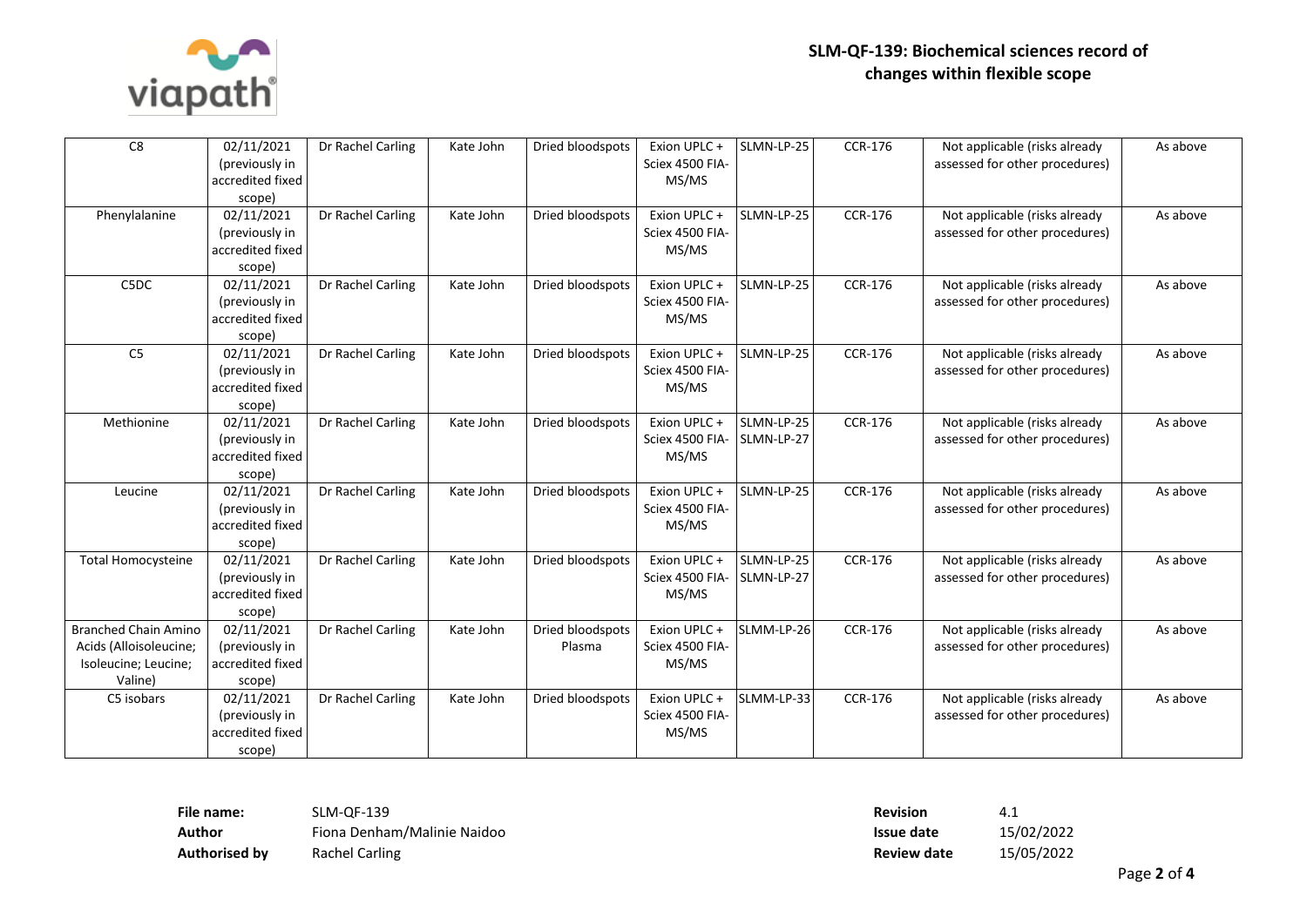

| Amino acids (Taurine;<br>Threonine; Serine;<br>Glutamine; Glutamate;<br>Proline; Glycine;<br>Alanine; Citrulline;<br>Cystine; Phenylalanine;<br>Tyrosine; Total;<br>Isoleucine; Leucine;<br>Valine; Methionine;<br>Lysine; Histidine;<br>Ornithine; Arginine) | 02/11/2021<br>(previously in<br>accredited fixed<br>scope) | Dr Rachel Carling | Kate John                                                                | Plasma      | <b>Waters Acquity</b><br>UPLC + Xevo LC-<br>MS/MS          | SLMM-LP-52               | <b>CCR-155</b>                                     | Not applicable (risks already<br>assessed for other procedures) | As above |
|---------------------------------------------------------------------------------------------------------------------------------------------------------------------------------------------------------------------------------------------------------------|------------------------------------------------------------|-------------------|--------------------------------------------------------------------------|-------------|------------------------------------------------------------|--------------------------|----------------------------------------------------|-----------------------------------------------------------------|----------|
| Immunosuppressant:<br>Sirolimus<br>Everolimus<br>Tacrolimus<br>Cyclosporin                                                                                                                                                                                    | 02/11/2021<br>(previously in<br>accredited fixed<br>scope) | Dr Rachel Carling | <b>Blood Sciences</b><br>(pre-dates<br>current<br>validation<br>process) | Whole blood | Waters TQD LC- SLMM-LP-37<br>MS/MS                         |                          | Retrospective<br>assay validation<br>SLMM-LF-132   | Not applicable (risks already<br>assessed for other procedures) | As above |
| Immunosuppressant:<br>Tacrolimus                                                                                                                                                                                                                              | 02/11/2021<br>(previously in<br>accredited fixed<br>scope) | Dr Rachel Carling | <b>Blood Sciences</b><br>(pre-dates<br>current<br>validation<br>process) | Whole blood | Waters TQD LC- SLMM-LP-37<br>MS/MS                         |                          | Retrospective<br>assay validation<br>SLMM-LF-132   | Not applicable (risks already<br>assessed for other procedures) | As above |
| Immunosuppressant:<br>Cyclosporin                                                                                                                                                                                                                             | 02/11/2021<br>(previously in<br>accredited fixed<br>scope) | Dr Rachel Carling | <b>Blood Sciences</b><br>(pre-dates<br>current<br>validation<br>process) | Whole blood | Waters TQD LC- SLMM-LP-37<br>MS/MS                         |                          | Retrospective<br>assay validation<br>SLMM-LF-132   | Not applicable (risks already<br>assessed for other procedures) | As above |
| Immunosuppressant:<br>Everolimus                                                                                                                                                                                                                              | 02/11/2021<br>(previously in<br>accredited fixed<br>scope) | Dr Rachel Carling | <b>Erin Emmett</b>                                                       | Whole blood | Waters TQD LC- SLMM-LP-37<br>MS/MS                         |                          | Retrospective<br>assay validation -<br>SLM-QF-54   | Not applicable (risks already<br>assessed for other procedures) | As above |
| Quantitation of Cystine,<br>Ornithine,<br>Arginine and Lysine<br>(COAL)                                                                                                                                                                                       | 02/11/2021<br>(previously in<br>accredited fixed<br>scope) | Dr Rachel Carling | Kate John                                                                | Urine       | <b>Waters Acquity</b><br>UPLC + Xevo LC-<br>MS/MS          | SLMM-LP-49               | <b>CCR-146</b>                                     | Not applicable (risks already<br>assessed for other procedures) | As above |
| <b>TPMT</b>                                                                                                                                                                                                                                                   | 02/11/2021<br>(previously in<br>accredited fixed<br>scope) | Dr Rachel Carling | Dr John Duley,<br>Prof Neil Dalton,<br><b>Charles Turner</b>             | Whole blood | <b>Waters Acquity</b><br><b>UPLC + Waters</b><br>TQD MS/MS | SLMP-LP-21<br>SLMP-LP-44 | Retrospective<br>assay validation -<br>SLMP-QR-154 | Not applicable (risks already<br>assessed for other procedures) | As above |

**File name:** SLM-QF-139 **Revision** 4.1 Author **Issue data Fiona Denham/Malinie Naidoo Issue date in the Islamic Islamic Islamic Islamic Islamic Islamic Islamic Islamic Islamic Islamic Islamic Islamic Islamic Islamic Islamic Islamic Islamic Islamic Islamic Isl Authorised by** Rachel Carling **Review date** 15/05/2022

| Revision    | 4.1        |
|-------------|------------|
| Issue date  | 15/02/2022 |
| Review date | 15/05/2022 |